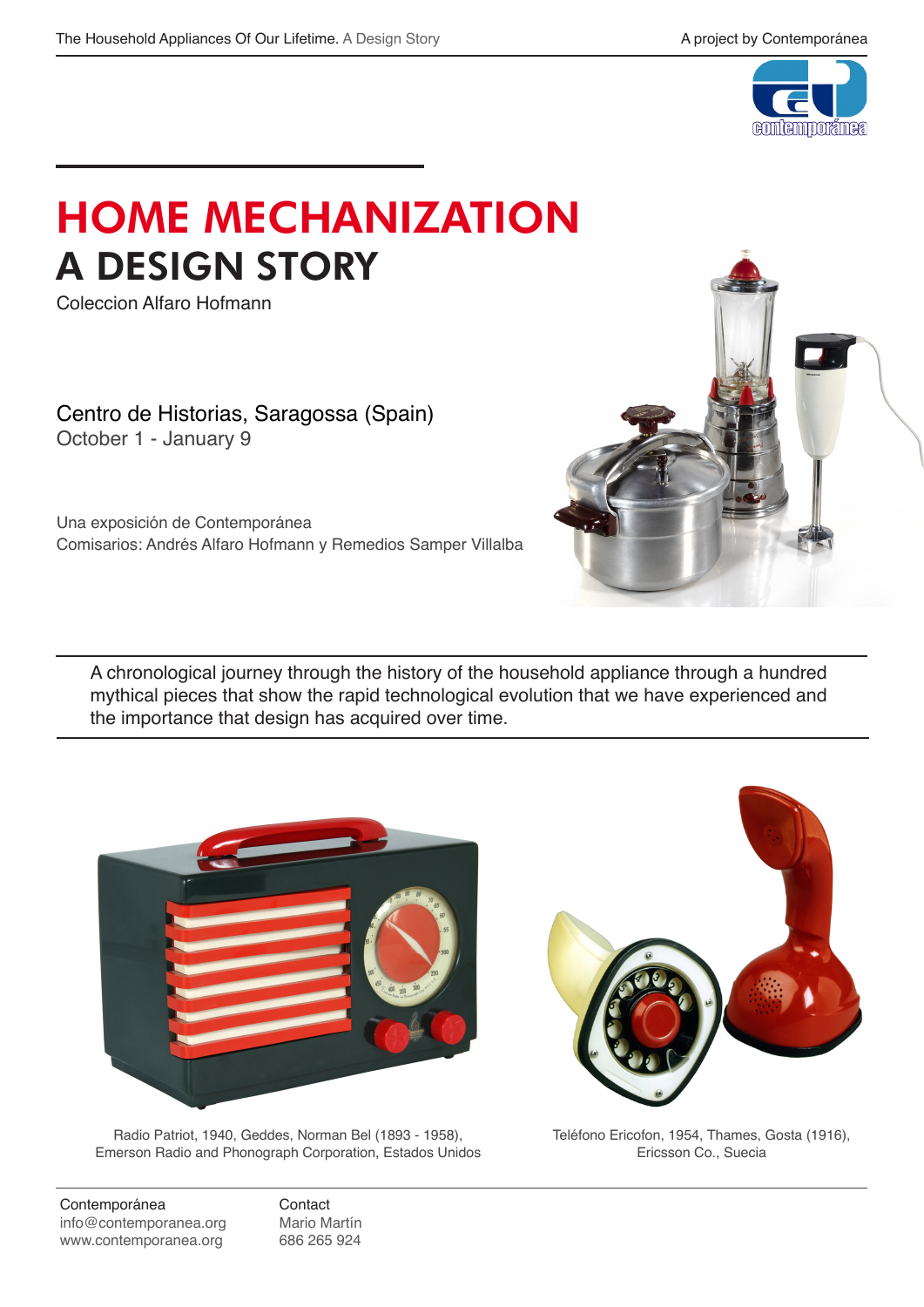

Plancha ECN 8, c. 1920, AEG, Alemania Cafetera Atomic, 1947, Giordano Robbiati,



Bon Trading Co., Italia



Robot de cocina Star Rite Magic Made Model D, 1930

# HOME MECHANIZATION A DESIGN STORY

Centro de Historias de Zaragoza and Contemporanea present the exhibition "La mecanización de la casa. Una historia del diseño" which includes a selection of key-pieces of the best Design of the 20th Century from the Alfaro Hofmann Collection. The aims of the show is introducing the impact of technology in the home life from the growing importance of the electricity supply. A visit to the history of our daily household behaviour through fridges, kitchenettes, blenders, kettles, toasters, washing-machines, irons, vacuum cleaners, pick-ups, radios, televisions, telephones, etc. The chronological tour allows us to value the fast evolution of the household appliances and the importance of an attractive design.



Radio TS 502, 1964, Richard Sapper (1932), Brionvega, Italia Cafetera Gilda, 1952, Achile Gaggia, Gaggia, SPA, Italia



 Contemporánea Contact info@contemporanea.org Mario Martín www.contemporanea.org 686 265 924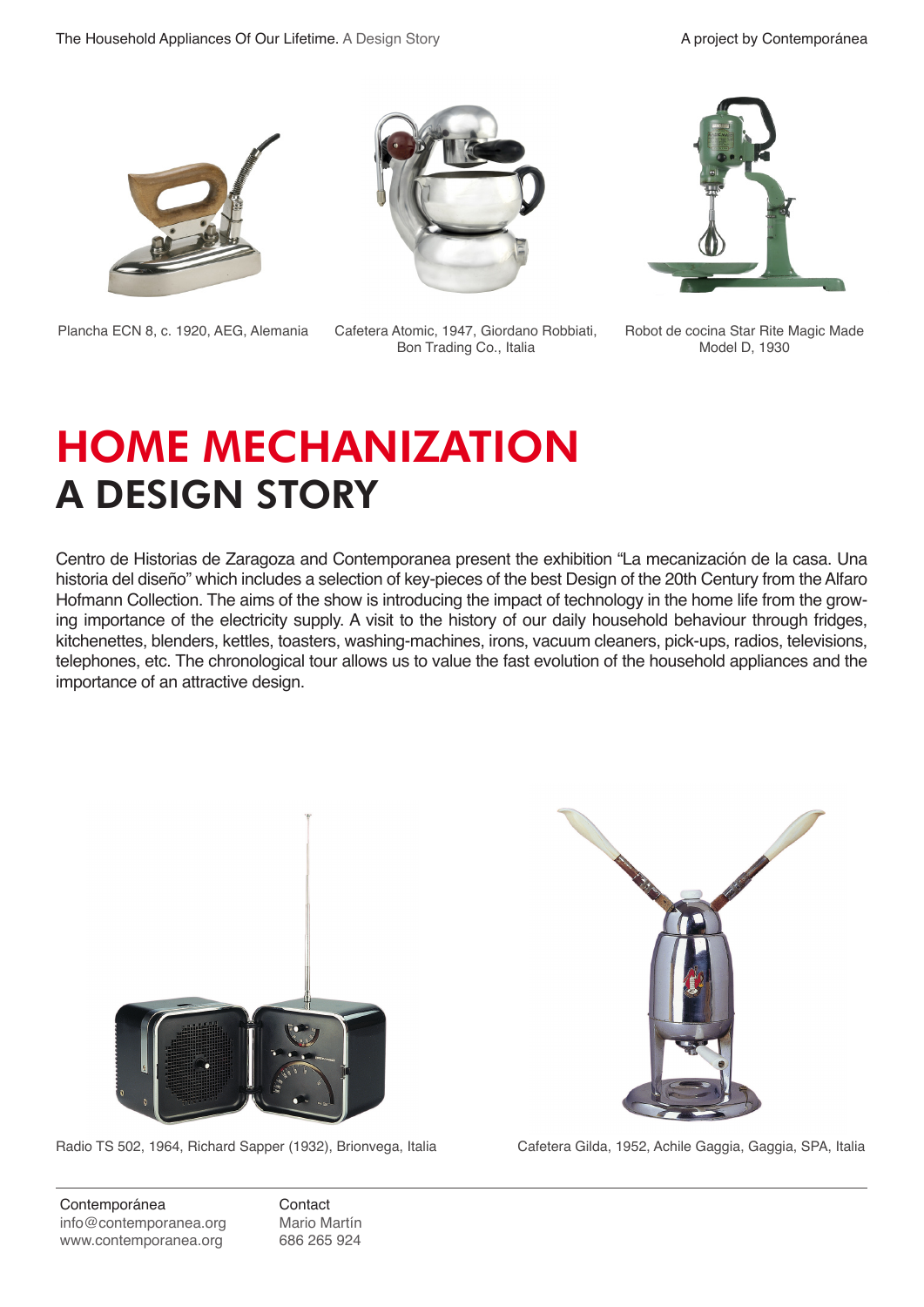

Exprimidor MP 2004, 1960, Siemens

The exhibition includes a series of sceneries with different objects that recreate scenes from the house, as well as period advertising, which helps to contextualize the objects on display.

### **Información sobre la Exposición**

Dates: October 1 - January 9, 2022 **Case Contract Contract Contract Contract Contract Contract Contract Contract Contract Contract Contract Contract Contract Contract Contract Contract Contract Contract Contract Contract C Address: Centro de Historias de Zaragoza Plaza de San Agustín, 2 50002 Zaragoza Precio: Acceso gratuito Schedule: Tuesday to Saturday, 10 am - 2 pm and 5 - 9 pm Sunday and Holidays, 10 am - 2.30 pm Telephone: +34 686 265 924 Email: info@contemporanea.org Organized by Servicio de Cultura Ayuntamiento de Zaragoza, Contemporánea & Colección Alfaro Hofmann Curated by Andrés Alfaro Hofmann y Remedios Samper Villalba Local Production Centro de Historias de Zaragoza**